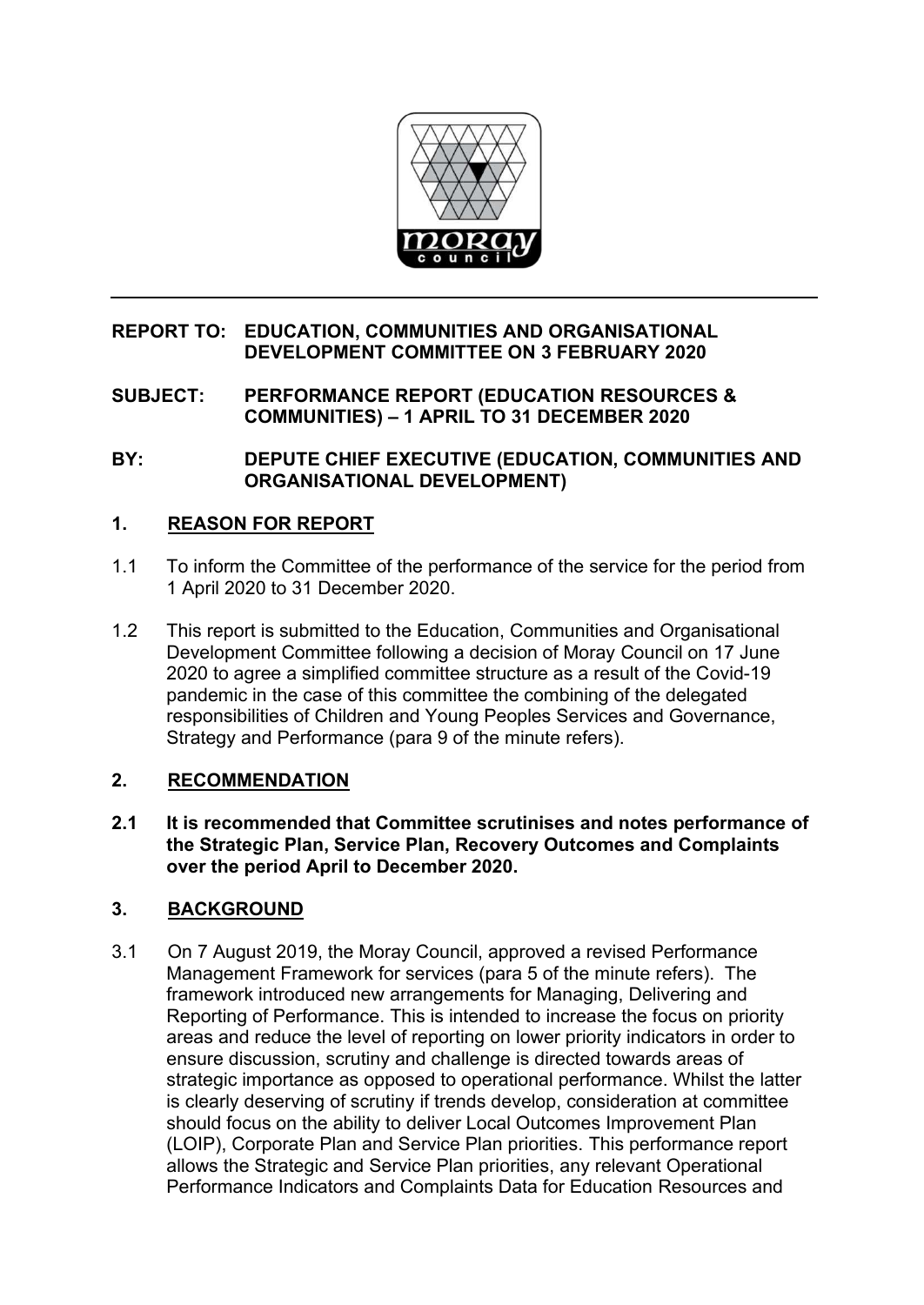Communities, to be monitored by committee as outlined in this section of the framework.

# **4. SUMMARY OF PERFORMANCE**

- 4.1 At a meeting of the Education, Communities and Organisational Development Committee on 18 November 2020, approval was given for the Education Resources & Communities Service Plan (para 14 of the minute refers). This is the first service plan for this new service portfolio and it refers to strategic level, service level and recovery (Covid) priorities and outcomes which are reported in three sections:
	- Strategic Outcomes LOIP and Corporate Plan outcomes pertinent to the service.
	- Service Level Outcomes reflecting service priorities which sit below strategic level.
	- Recovery & Renewal Outcomes actions which are a direct result of dealing with the impact of the Covid outbreak
- 4.2 A total of seven strategic actions, six service level actions and 2 recovery actions have been used to measure progress over the course of the year to December 2020, summarised in paras 4.3 to 4.8. Progress has been achieved against the majority of actions, however the increased demand on certain services as well as the temporary closure of services due to the Covid lockdown has impacted on progress against a number of actions.

| <b>Level of Action</b>                   | Number of<br><b>Actions</b> | <b>Expected completion</b><br>by end December<br>2020 | <b>Actual completion by</b><br>end December 2020 |
|------------------------------------------|-----------------------------|-------------------------------------------------------|--------------------------------------------------|
| Strategic<br>Outcome                     |                             |                                                       |                                                  |
| Service Level<br><b>Outcomes</b>         | 6                           |                                                       |                                                  |
| Recovery &<br>Renewal<br><b>Outcomes</b> |                             |                                                       |                                                  |

## **Strategic Outcomes**

4.3 Progress continues in 'Empowering and Supporting Communities', with Findochty Town Hall becoming the fourth such facility to have their Community Asset Transfer agreed at the Economic Growth, Housing and Environmental Sustainability Committee on 6 October 2020 (para 21 of minute refers). Ongoing capacity building support to community groups such as governance and project development are continuing as well as dealing with requests for additional support. Progress has also been made in developing and implementing the Participatory Budget (PB) programme, however Covid has impacted on the rate of progress. Moray Council PB branding "Our Communities, Our Choices" has been developed and approved, while the online CONSUL site has been developed and tested on staff [\(https://mor.communitychoices.scot/\)](https://mor.communitychoices.scot/). Progress towards our Scottish Government 1% target has been restricted due to Covid, however, one pilot projects progressed to date. (STRATEGIC ERC 1.1 & 1.2). The date to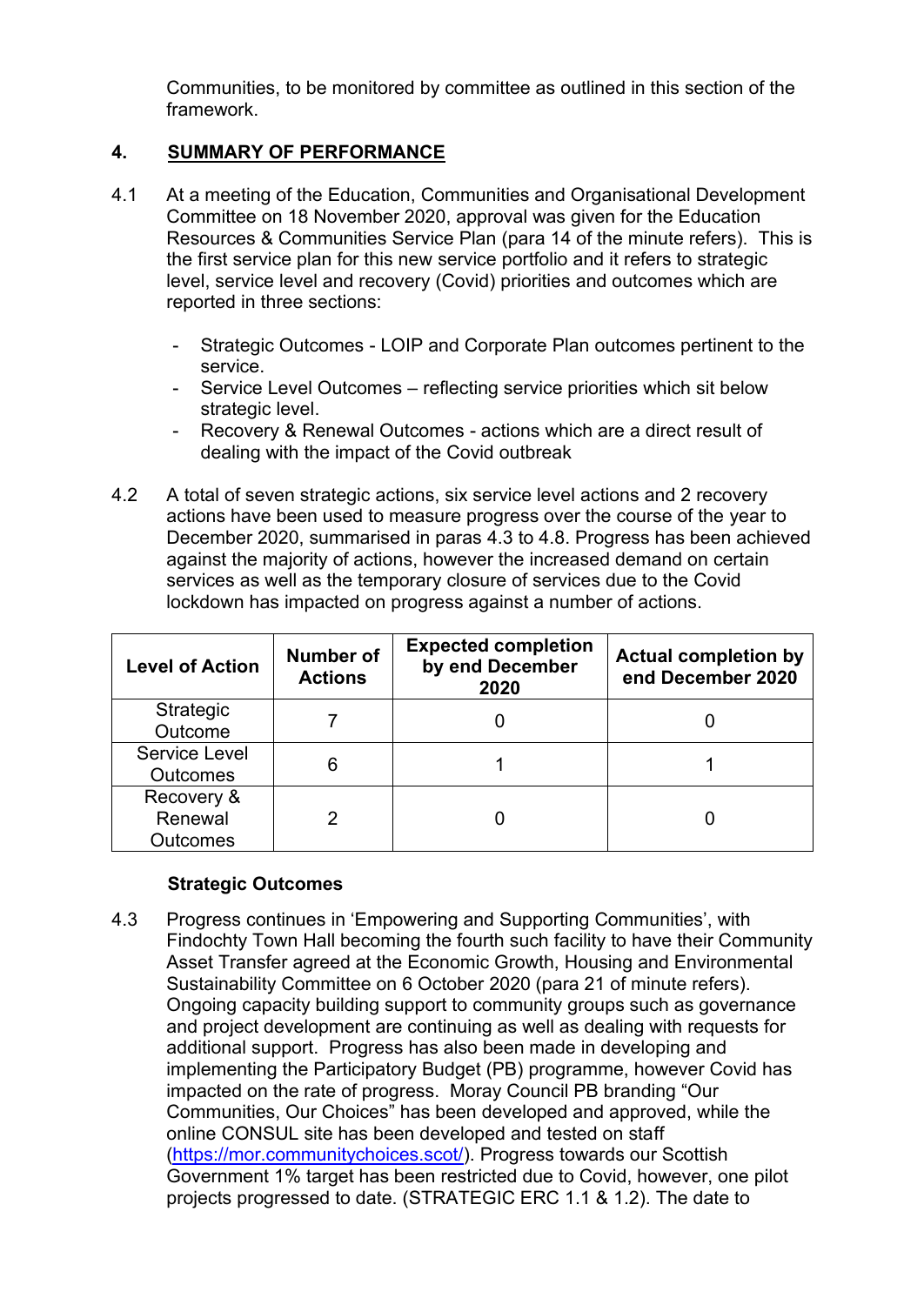achieve the 1% target was deferred by government and is under further review due to the pandemic.

- 4.4 Further work has been undertaken in 'engaging with our communities' to help influence the future of council services. The Communities Team have engaged with the public on the Climate Change Strategy consultation, the COVID-19 Recovery Plan (analyses completed) and the Community Council Scheme consultation ahead of elections in 2021. In addition, monitoring reports for Buckie Central East and New Elgin East have been completed and submitted to the Community Planning Board (September 2020). Covid has impacted on planned Locality Planning activity, this will be progressed at the earliest opportunity, however the Community Support Unit have been active across our communities throughout the Covid pandemic, providing valuable support to community groups responding to need in their local areas. (STRATEGIC ERC 2.1 & 2.2),
- 4.5 As part of providing 'valued service to our communities' a number of strategic actions have been progressed in 2020/21. In tackling the affordability and standard of our schools and buildings the Learning Estate strategy has been approved following consideration and feedback. The learning estate investment programme for Findrassie Primary School has been approved with a business case to follow, while further engagement / consultation activity in priority ASGs (Buckie, Elgin and Forres) have been earmarked for the start of this year. As part of the Leisure Service Review staff and public consultations were undertaken with feedback embedded into the new Sport and Leisure Business Plan that was approved at ECOD Committee on 18 November. The Business Plan is now being implemented, prioritising some key transformational developments, however progress will be impacted by Covid and the requirement to close all sport and leisure facilities for the time being. Development of a Business Case on the preferred option for the future delivery of Leisure Services will be explored further in 2021. (STRATEGIC ERC 3.1 & 3.2)

## **Service Level Outcomes**

- 4.6 A number of service actions around the development of digital solutions to maximise connectivity, collaboration and online service delivery have been progressed in 2020/21:
	- The implementation of digital solutions as part of the School Business Admin review has progressed, however there is still work required to ensure consistency of uptake across all schools so that time savings can be generated across all sites. The service is currently scoping a second stage to the review that will consider the benefits of different school admin models to ensure maximum efficiency and enable continuous improvement.
	- Roll out of digital Youth Work –a Senior Youth Worker is now dedicated to digital development and a presence on social media - facebook, Instagram, and twitter. A blog is in place which is accessible to all and kept updated. The Moray Youth Work Discord server is now set up and all Youth Workers have been trained to use it (Discord provides young people with a safe space to meet with friends and Youth Workers). The server will be launched in February 2021.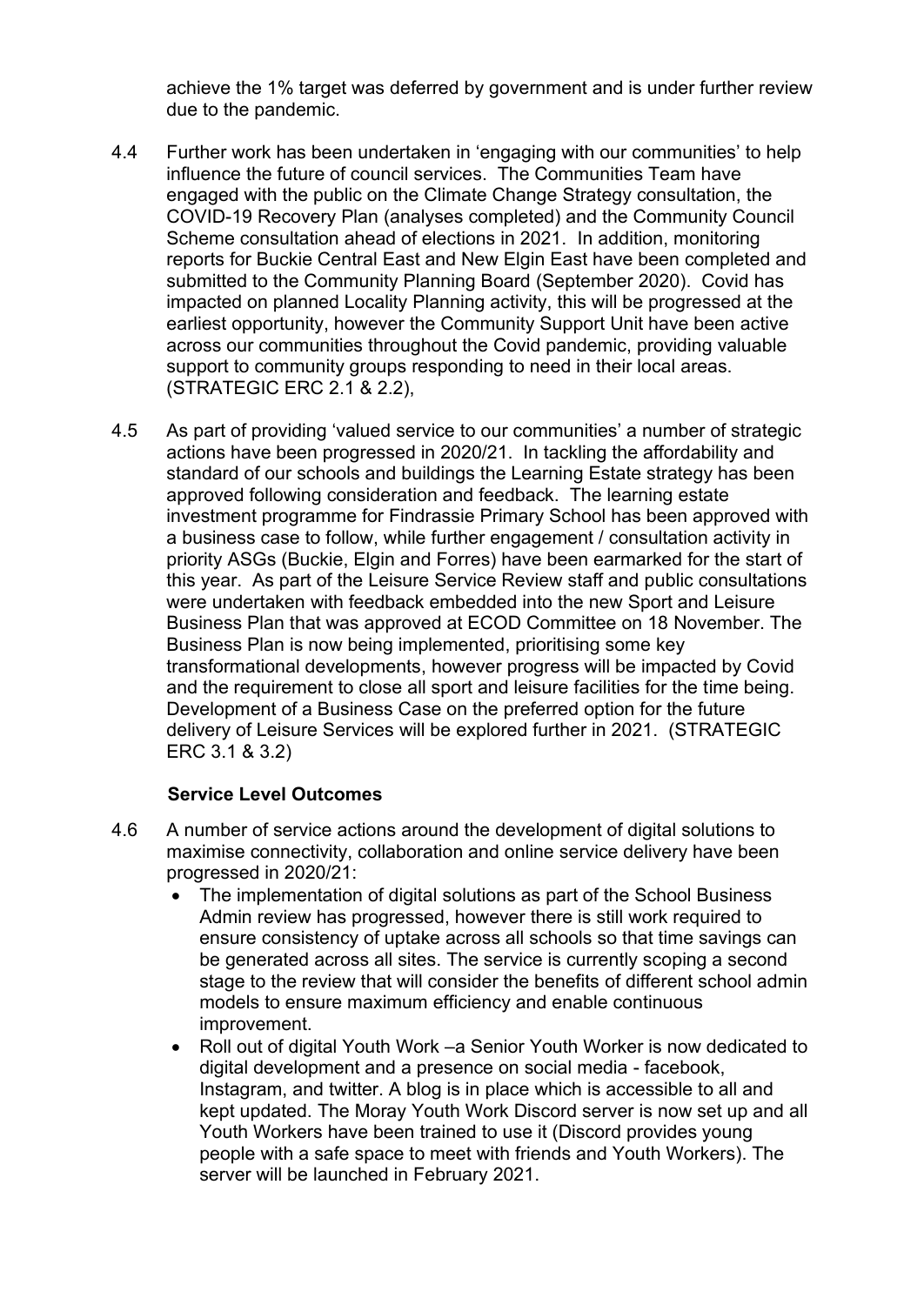- Online music instruction has been rolled out in the form of remote live video lessons and has been offered to all current instrumental music pupils as of Monday 11 January. Microsoft Teams within Glow is being used by all nine instrumental music instructors. Initial responses from families/community have been overwhelmingly positive.
- Significant investment has been made by libraries in eResources, with standing orders now in place for monthly additional top titles. Regular online Bookbug sessions have been delivered while Libraries are closed. (SERVICE ERC 1.1 - 1.4)
- 4.7 Development of the Community Learning & Development (CLD) Strategy (2021-2024) has been delayed from March 2021 to September 2021 due to Covid. Guidance from the Scottish Government for writing of new strategic plans in light of the Covid pandemic was due in January, with an expectation that plans will be more focussed on Covid recovery and for a shorter period of time. Training input by Education Scotland for strategic officers has been postponed until February. A writing subgroup has been created in preparation for the development of the new strategic plan. (SERVICE ERC 3.1)

#### **Recovery & Renewal Outcomes**

4.8 A priority for recovery and renewal is the development of community resilience plans. As part of supporting communities a working group has been formed to progress resilience plans in Moray. The group gave a presentation at the Joint Community Council on resilient communities and Community Councils have now agreed to co-ordinate the plans at a local level so that contact details and local information is kept up to date. Areas have been identified to start producing the first plans, with a focus on areas with existing challenges such as flooding. Support for Community Anchor organisations is also continuing, mainly through information sharing and online meetings. Two communities (Lossiemouth and Forres) are currently developing Community Plans, prioritising community recovery from the pandemic.

## **Complaints & MP/MSP Enquiries**

4.9 Between April 2020 and December 2020, Education Resources and Communities received three complaints. All three complaints were closed during the same period. The three complaints were resolved at frontline stage, all were upheld. Two of the three complaints were closed within the target five days, the overdue complaint was granted an extension.

## **5 SUMMARY OF IMPLICATIONS**

**(a) Corporate Plan and 10 Year Plan (Local Outcomes Improvement Plan (LOIP))** 

Performance measurement is used to ensure the efficient and sustainable delivery of services to meet the Council's priorities in both the Corporate Plan and the LOIP.

## **(b) Policy and Legal**

The Council has a statutory requirement to publish a range of information that will demonstrate that it is securing best value and assist in